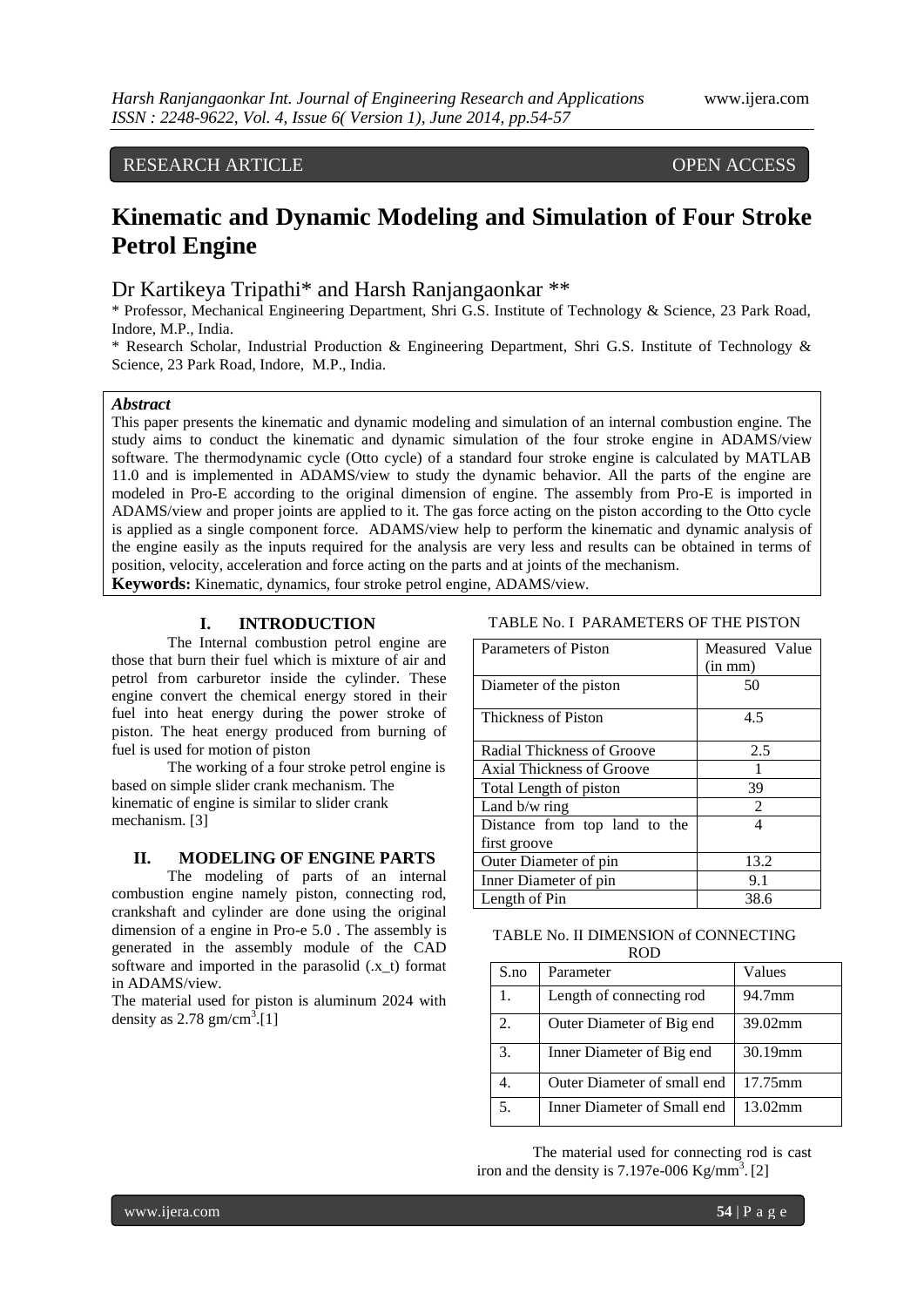| TABLE No.III DIMENSION of CRANKSHAFT                                |                    |  |
|---------------------------------------------------------------------|--------------------|--|
| Parameter of crankshaft                                             | Measured Value (in |  |
|                                                                     | mm)                |  |
| Diameter of the crank                                               | 89.6               |  |
| Diameter of the crank pin                                           | 30                 |  |
| Distance between outer<br>surfaces of crank                         | 40                 |  |
| Distance between<br>inner<br>surfaces of crank at crank<br>pin side | 15                 |  |
| Distance between<br>inner<br>surfaces of crank on lower<br>side     | 10                 |  |

The material used for crankshaft has a density of 7800 kg/m<sup>3</sup>.



Figure No.1 ASSEMBLY OF ENGINE

## **III. SIMULATION OF MODEL**

## **1. Appling Joints**

The parasolid model from Pro-e is imported in ADAMS/view. Here joints are applied between different parts of the engine so that the desired motion of all the parts is obtained . The mechanism has the following bodies.

- Connecting Rod
- Crankshaft
- Piston
- Pin

Piston and piston pin is connected with the help of a fixed joint so that both act as a single body during the motion of mechanism. The connecting rod and piston is connected with the help of a cylindrical joint which allows it to rotate or slide along the axis. Piston is given translational motion with the help of translational joint between ground and piston.

www.ijera.com **55** | P a g e

Connecting rod and crankshaft is connected with the help of a spherical joint which allows free rotation about a point. Both the ends of the crankshaft are also connected to ground with the help of a spherical joint.[4]



Figure No.2 JOINTS APPLIED IN ENGINE

### **2. Imposing Motion**

The motion to be applied in mechanism is generated from ideal Otto cycle and is applied in the form of force acting on the piston. The gas force acting on the piston is calculated according to the ideal Otto cycle in Matlab. The properties of the ideal cycle are used to calculate the cylinder pressure and the gas force acting on the mechanism in a working cycle.[6] The calculated data is used to make pressure v/s crank angle and pressure v/s volume graph in Matlab.[5] The gas force calculated is applied as a single component force on piston. The data of the gas force is imported in the form of test data in ADAMS and is used in the form of a spline. The single component force is defined as a function which uses the spline as the input data. The spline represent the gas force acting on the piston in a single cycle of the engine.

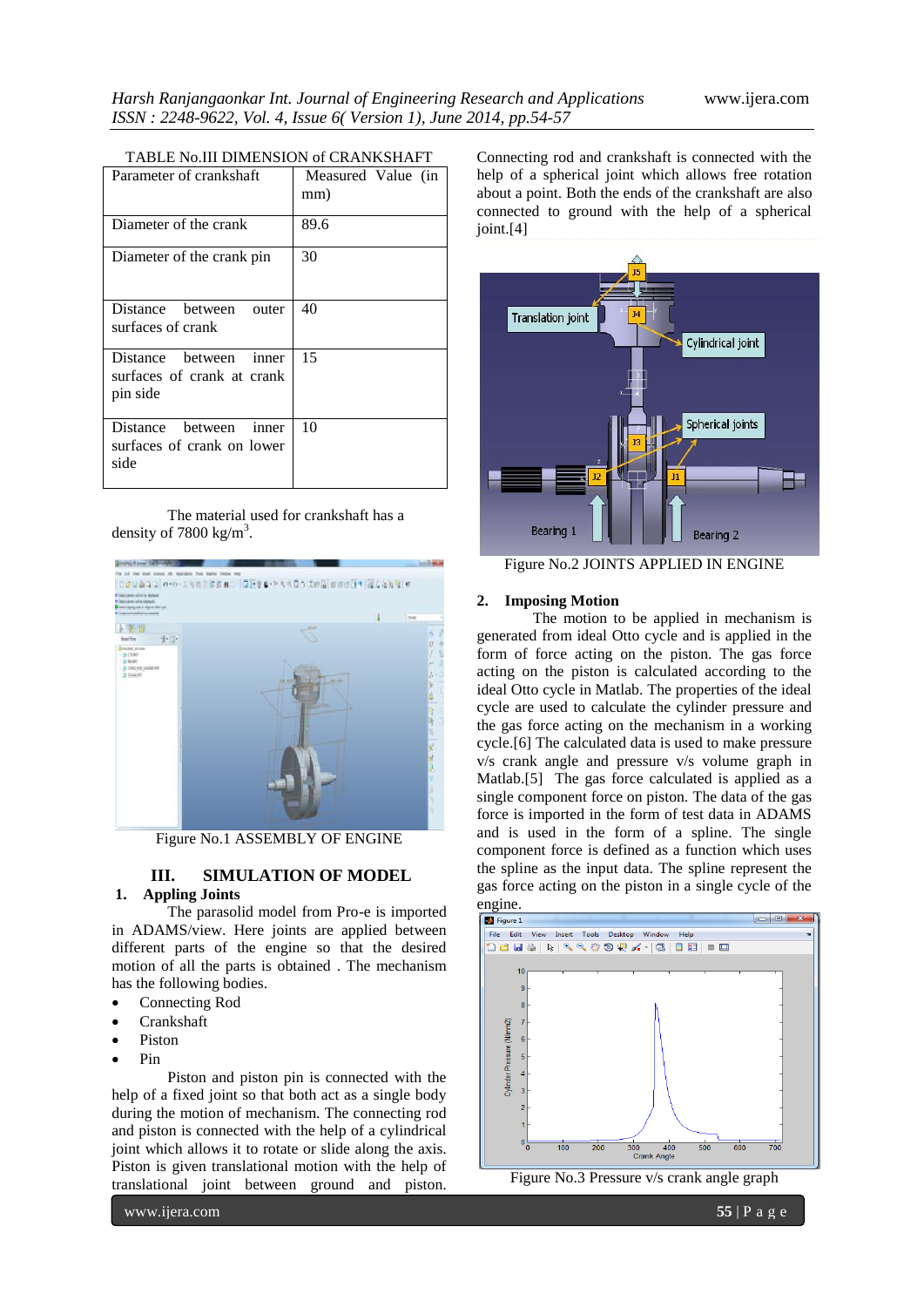

Figure No.4 Pressure v/s volume graph

## **IV. RESULT & DISCUSSION**

The kinematic analysis of any mechanism include the study of it displacement, velocity and acceleration without the consideration of any external forces on it. Here the kinematic analysis of piston is done so as to get the idea of the whole system. The forces acting on the piston governs the motion of the other parts of the mechanism. The gas force acting on the system is not considered in the analysis only the change in position of the parts due to the force acting on them is observed for change in position









Figure No.8 Position, Velocity and Acceleration for a single Cycle

The dynamic analysis of the mechanism include the consideration of the force acting on it. The dynamic analysis is carried to study the effect of forces of every part of the mechanism, also their effect on other parts of the mechanism.



The total force acting on the piston is important for the further calculations and the power source of the engine. The maximum force acting on the piston is 183.84 N. This force is transmitted to connecting rod and finally to crank which is the output power of the engine.